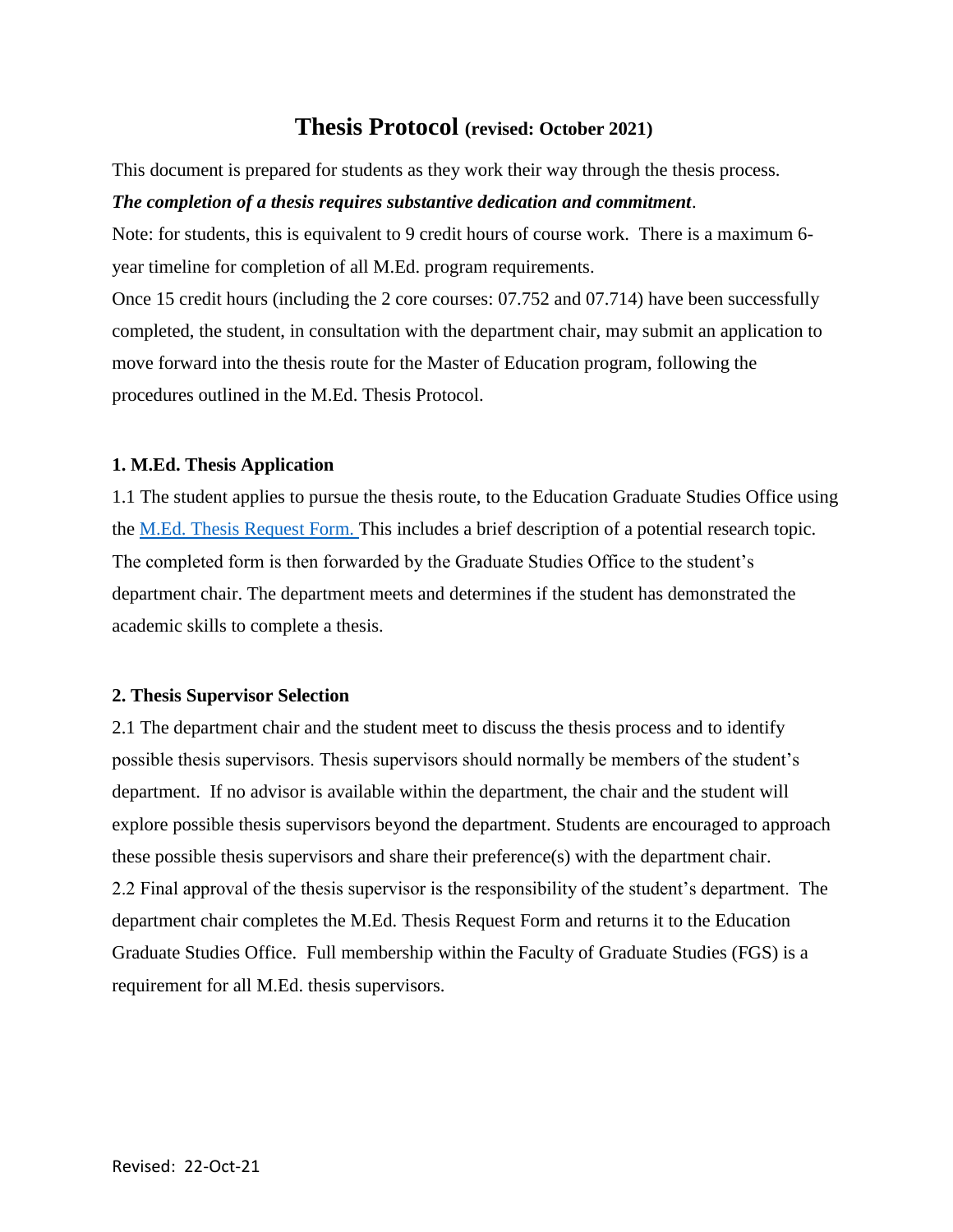### **3. Thesis Committee Selection**

3.1 The Committee, with at least one member from the student's home department, is comprised of a minimum of three, to a maximum of four, members. In forming a thesis committee, the student and their thesis supervisor will discuss potential committee members, based on their expected contributions to the topic and the anticipated methodology. The thesis supervisor will discuss the topic with a number of potential committee members. In consultation with the student, committee members are determined. This enables the committee selection and proposal development to take place simultaneously.

3.2 With the approval of the student's home department, a faculty member from another university or a qualified professional with relevant credentials and expertise may be appointed to a thesis committee pending normal membership application procedures and approval of membership to the Faculty of Graduate Studies.

3.3 After departmental approval of the committee, the department chair notifies the Graduate Studies Office. The M. Ed Thesis Request form will then be updated to include the committee members.

3.4 Any changes to the membership composition of the thesis committee shall be approved by the student's home department and then forwarded to the Graduate Studies office as information.

## **4. Thesis Registration**

4.1The full thesis committee meets with the student to discuss the potential direction for the thesis, the preferred process for feedback and associated timeline. The thesis supervisor notifies the student and the Graduate Studies Office to register for the thesis based upon the agreed-upon start date.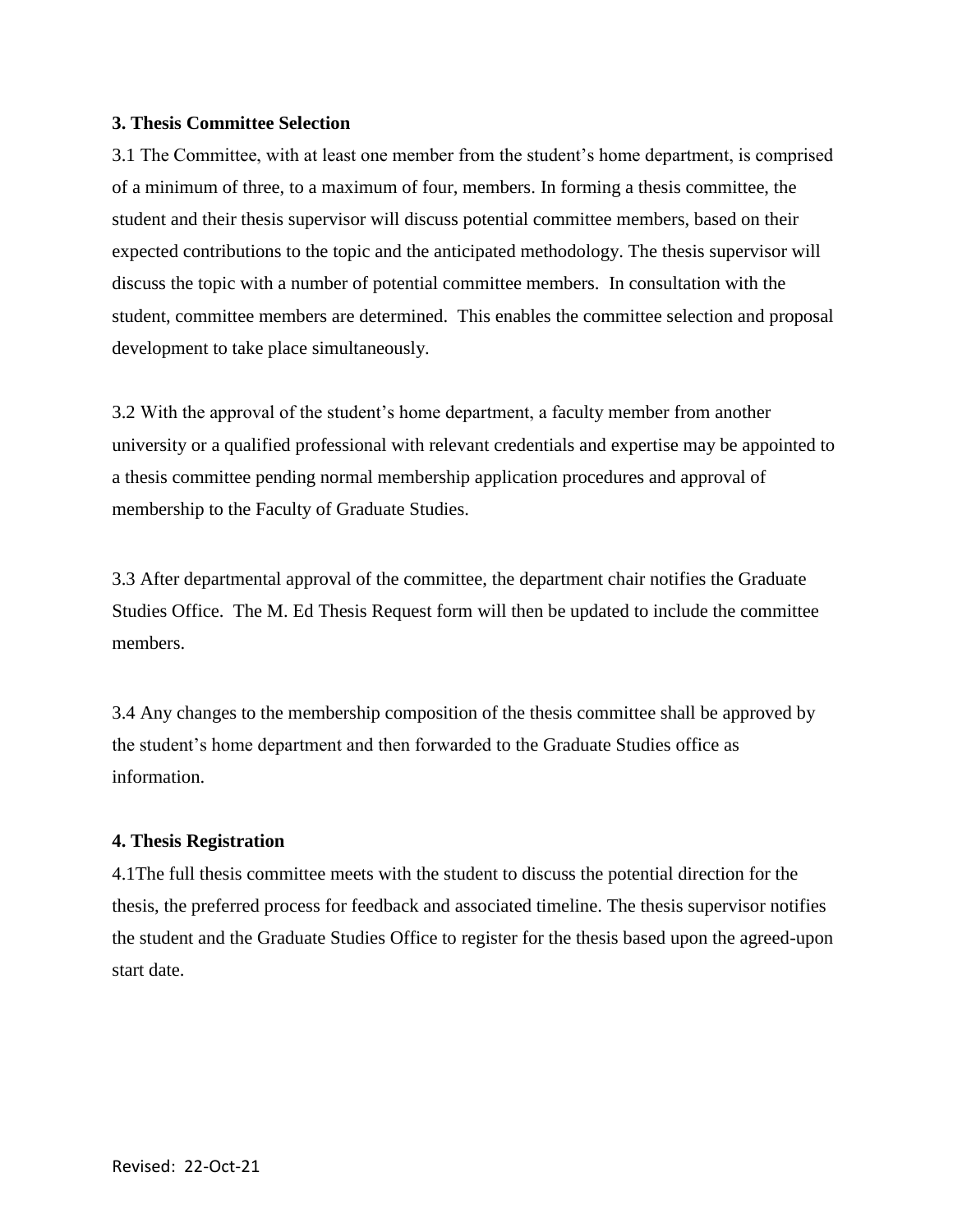## **5. Thesis Proposal**

5.1 Following the committee process as identified in 4.1 [\(Thesis Registration](https://www.brandonu.ca/master-education/projectthesispracticum-guidelines/) Form), the student drafts the thesis proposal, including a comprehensive review of relevant literature and research methodology.

5.2 Once the thesis supervisor determines the readiness of thesis proposal, the thesis supervisor forwards to the thesis committee, to review and to set a date for proposal defence. The proposal defence may be scheduled prior to fulfilling all course requirements of the Master's program with the consent of the thesis committee.

5.3 During the proposal defence, the student presents the proposed thesis and responds to questions. The committee then determines whether the proposal is (a) approved without revisions, (b) approved with revisions, or (c) rejected. Any required revisions must be approved by the committee before the student can pursue ethics approval. The decision is recorded on the [Thesis Proposal Recommendation Form.](https://www.brandonu.ca/education-graduate-studies/files/2018/10/Master_of_Education_Thesis-Proposal-Recommendation-Form.docx)

## **6. BUREC Approval**

6.1 When the proposal is successfully defended, and should ethics be required, the student develops and submits an application to BUREC for ethics approval, with the thesis supervisor's support. The supervisor must read and approve the Ethics application. Committee members may choose to review the ethics submission, but are not required to be involved.

6.2 Once ethics approval is received, recruitment and data collection may begin. For studies extending beyond one year, the student must submit an annual progress report to BUREC. The annual progress report must be read and approved by the thesis supervisor.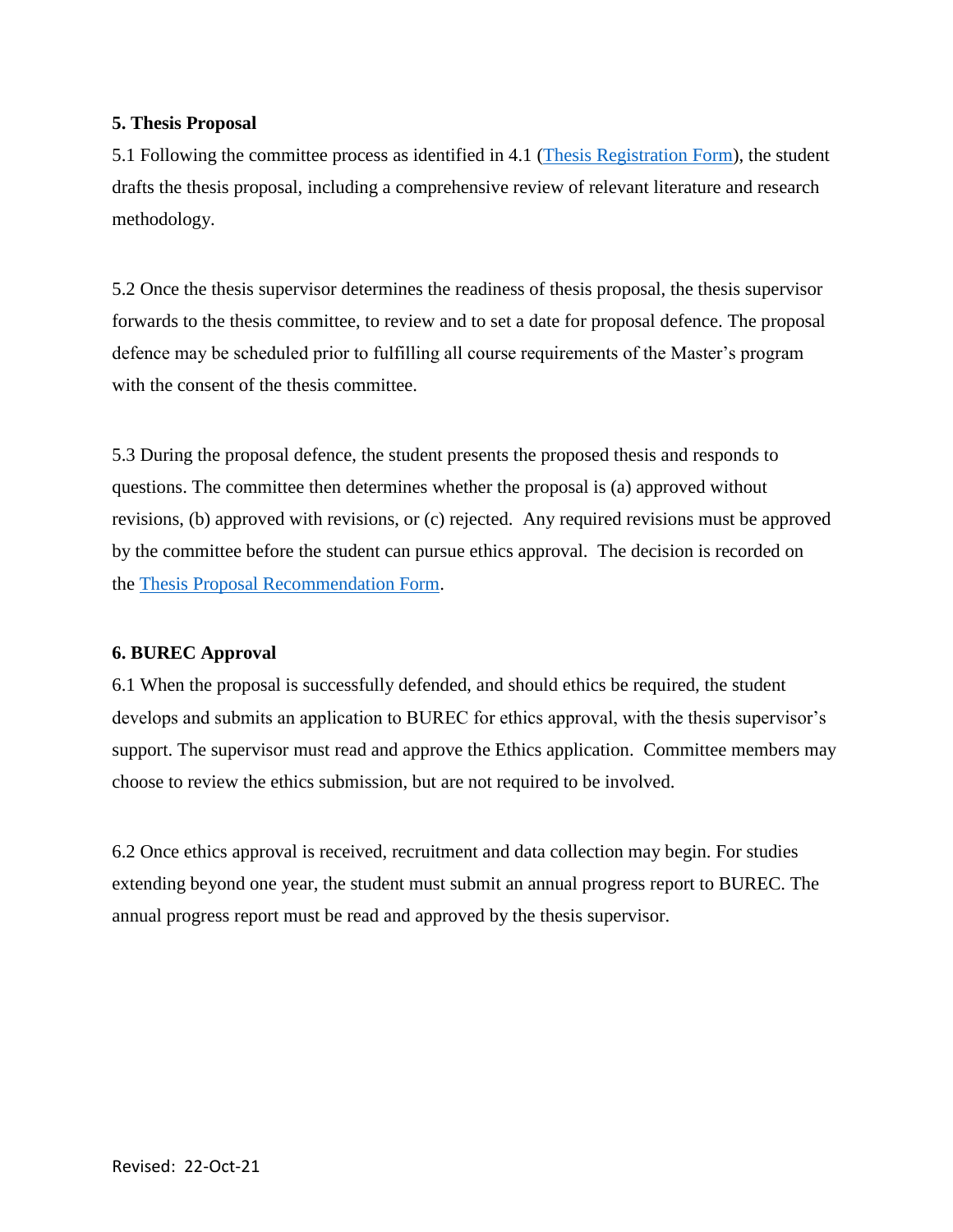## **7. Ongoing Thesis Progress Communication**

7.1 On-going thesis progress communication with the student and with committee members is the responsibility of the thesis supervisor. The thesis supervisor should ensure that the student and committee members have had reasonable opportunities to meet, and engage in constructive conversation regarding the thesis.

7.2 Committee members should direct their comments to the student through the thesis supervisor.

7.3 Until the thesis is completed, the committee and the student must meet annually and submit an [Annual Progress Report Form](https://www.brandonu.ca/master-education/projectthesispracticum-guidelines/) (FGS) to the Education Graduate Studies Office.

#### **8. Thesis Defence Process**

8.1 The thesis supervisor circulates the draft of the thesis to committee members for feedback.

8.2 Any committee members' substantive comments should be directed through the supervisor. The thesis supervisor will consult with the student on committee members' comments.

8.3 Thesis committee work can be time sensitive and work intensive at different stages of the thesis process, particularly when the student is moving toward the thesis defence stage. With this in mind, the thesis supervisor will endeavor to provide advance notice and an appropriate turnaround time for committee members to provide thesis feedback and committee members will endeavor to prioritize thesis review work and provide feedback to the thesis supervisor in a timely manner.

8.4 Once all courses are complete and committee members are satisfied that the thesis is ready to go for defence, the thesis supervisor schedules a defence date in consultation with the student and committee members. The thesis supervisor informs the Education Graduate Studies Office of the proposed defence date.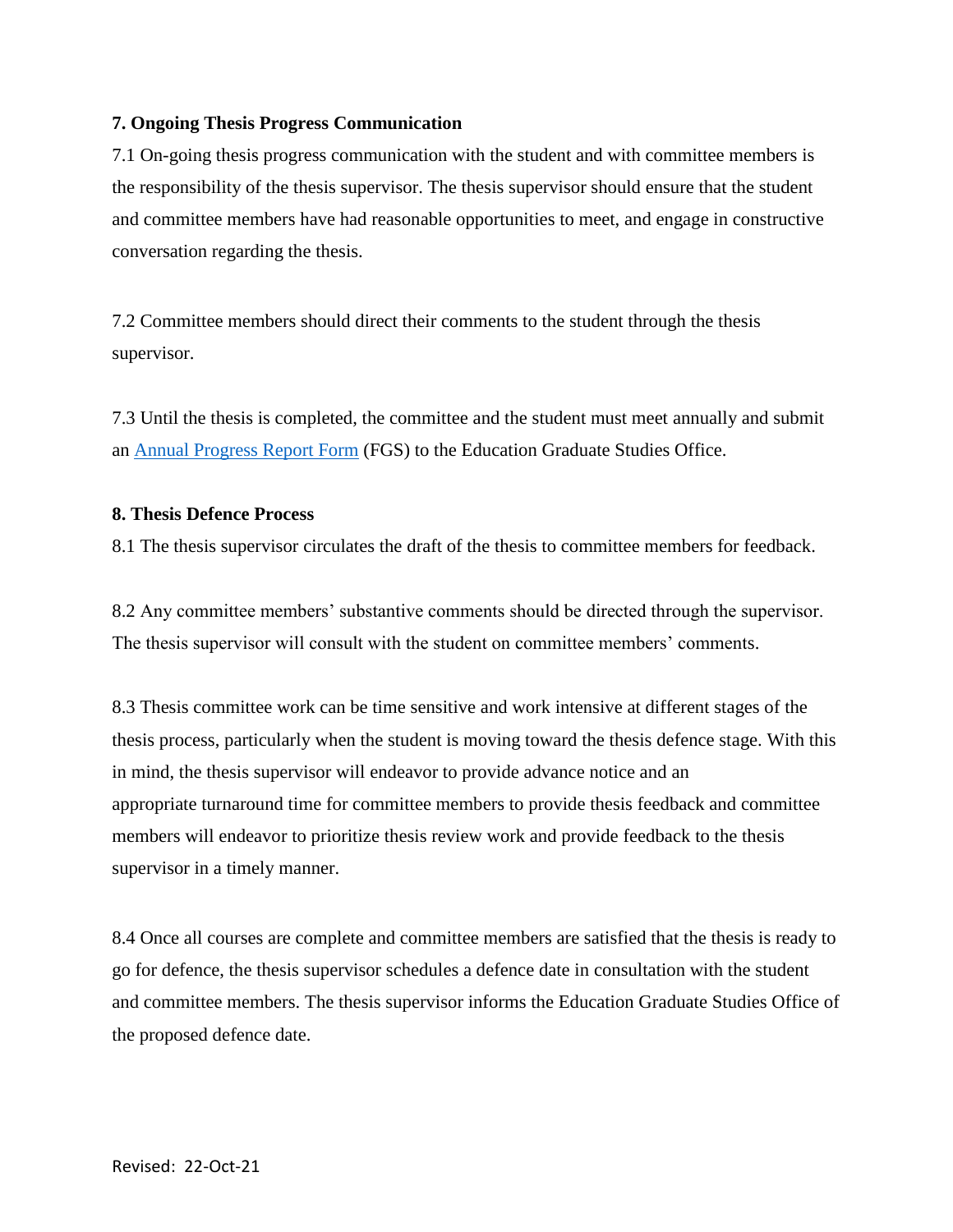8.5 A minimum of 2 weeks prior to the final thesis defence, the student completes the [Thesis](https://www.brandonu.ca/master-education/projectthesispracticum-guidelines/)  [Defence Announcement Form](https://www.brandonu.ca/master-education/projectthesispracticum-guidelines/) and submits it to their thesis supervisor for review. The thesis supervisor sends the completed announcement form to the Education Graduate Studies Office for a scheduled campus-wide email announcement.

8.6 The Chair of the Graduate Studies Program chairs the thesis defence. During the thesis defence, the student makes a presentation. The presentation is followed by questions from the thesis committee. If time permits, guests may be invited to ask questions.

8.7 Once the questioning is complete, the students and guests are excused and in closedsession the committee deliberates, and makes one of the following recommendations: (a) accept without revisions, (b) accept with minor revisions, (c) accept with major revisions, or (d) reject. The Chair invites the student back, and the thesis supervisor shares the committee's decision. It is the thesis supervisor's responsibility to work with the student to make any required revisions.

## **9. Post Thesis Defence Process**

9.1 The supervisor forwards the following documents to the Education Graduate Studies Office prior to the entry of the final grade online: (a) [Thesis Committee Approval Form,](https://www.brandonu.ca/master-education/projectthesispracticum-guidelines/) (b) The final pdf version of the completed thesis, which must include the Thesis Committee Approval Form inserted after the title page, and (c) The signed [e-Thesis Permission Form.](https://www.brandonu.ca/master-education/projectthesispracticum-guidelines/)

9.2 Upon receipt of the final pdf version of the completed thesis, the Education Graduate Studies Office forwards it and the student's completed e-Thesis Permission Form to the BU Library for e-storage. It is the student's responsibility to submit their completed thesis directly online to <https://brandonu.libwizard.com/f/IRBUThesisSubmission>

9.3 Students with BUREC approval are responsible for submitting their BUREC Final Report Form (see BUREC guidelines at:

[http://www.brandonu.ca/research/commmittees/burec/application-forms\)](http://www.brandonu.ca/research/commmittees/burec/application-forms).